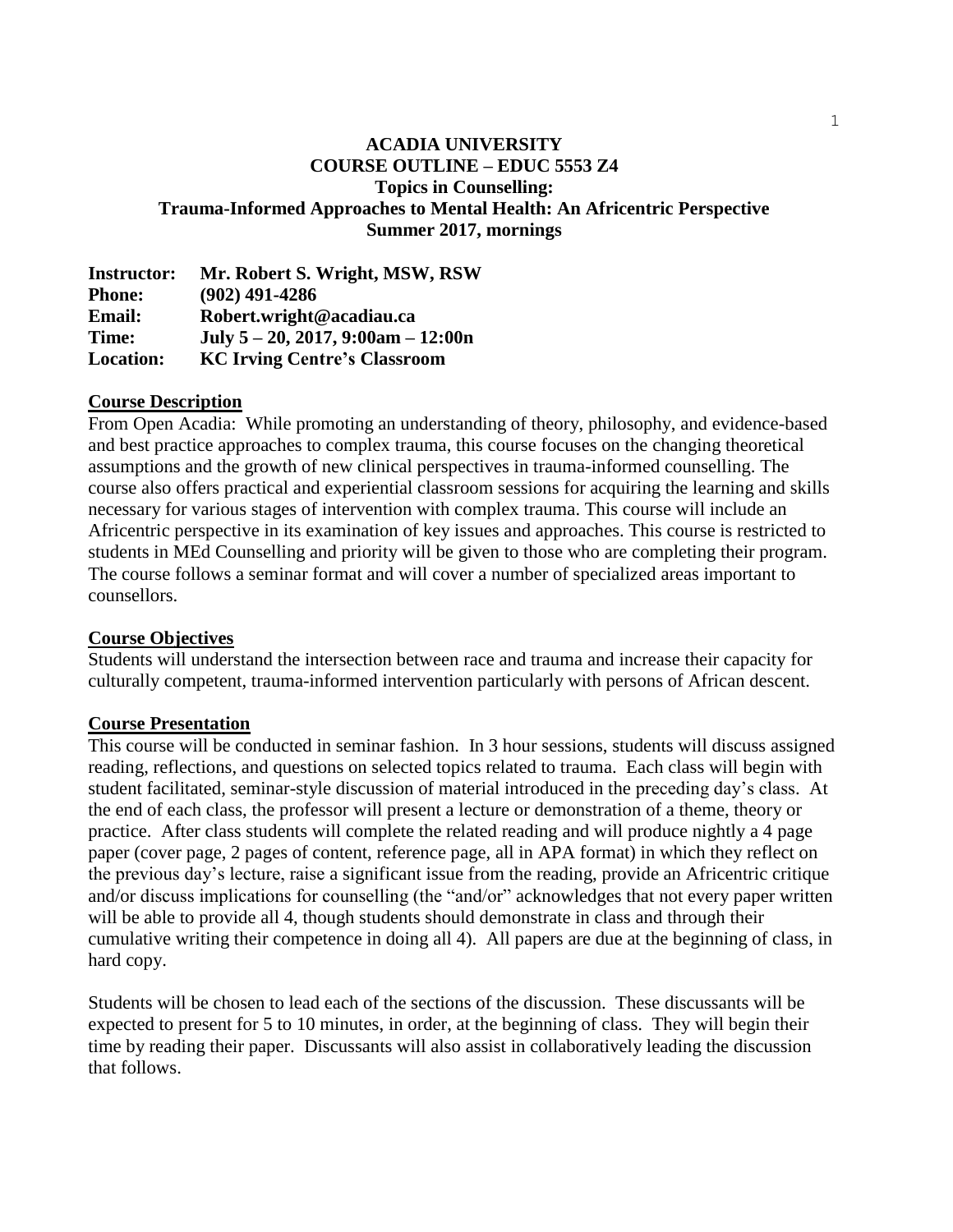# **Course Schedule and Reading Materials**

(It is the student's responsibility to access course material. Most material will be uploaded material that conforms to fair use copyright guidelines. Any links provided were current as of the production of this syllabus. If they become dated students are directed to find the documents online. Reference librarians may be of assistance.)

| July 5, 2017 |                       | Course Introduction: Overview of syllabus, course method, and evaluation<br>expectation                               |
|--------------|-----------------------|-----------------------------------------------------------------------------------------------------------------------|
|              | <b>Brief Lecture:</b> | An Introduction to the Intersection of Trauma and Race                                                                |
|              |                       | Research (30-60min): (we will take a break to give students the opportunity to write                                  |
|              |                       | a 1 paragraph response.)                                                                                              |
|              | Discussants:          | Response to lecture -                                                                                                 |
|              |                       | What the literature said -                                                                                            |
|              |                       | An Africentric critique –                                                                                             |
|              |                       | Implications for counselling –                                                                                        |
|              | Lecture:              | <b>Trauma and Brain Development</b>                                                                                   |
|              | Reading:              | Schore, Allan N. (2003). Effect of early relational trauma on                                                         |
|              |                       | affect regulation: The development of borderline and                                                                  |
|              |                       | antisocial personality disorders and a predisposition to<br>violence. Affect Dysregulation and Disorders of the Self. |
|              |                       | New York; Norton.                                                                                                     |
| July 6, 2017 | Discussants:          | Response to lecture –                                                                                                 |
|              |                       | What the literature said -                                                                                            |
|              |                       | An Africentric critique -                                                                                             |
|              |                       | Implications for counselling –                                                                                        |
|              | Lecture:              | Attachment, Trauma, Dissociation, and Triggers                                                                        |
|              | Reading:              | Haliburn, Joan (2013). Traumatic attachment as adaptation:                                                            |
|              |                       | the biopsychosocial impact. In T. Van Leeuwen and M.                                                                  |
|              |                       | Brouwer (Eds.) Psychology of Trauma (pp. 1-33). New York:<br>Nova.                                                    |
| July 7, 2017 | Discussants:          | Response to lecture -                                                                                                 |
|              |                       | What the literature said -                                                                                            |
|              |                       | An Africentric critique -                                                                                             |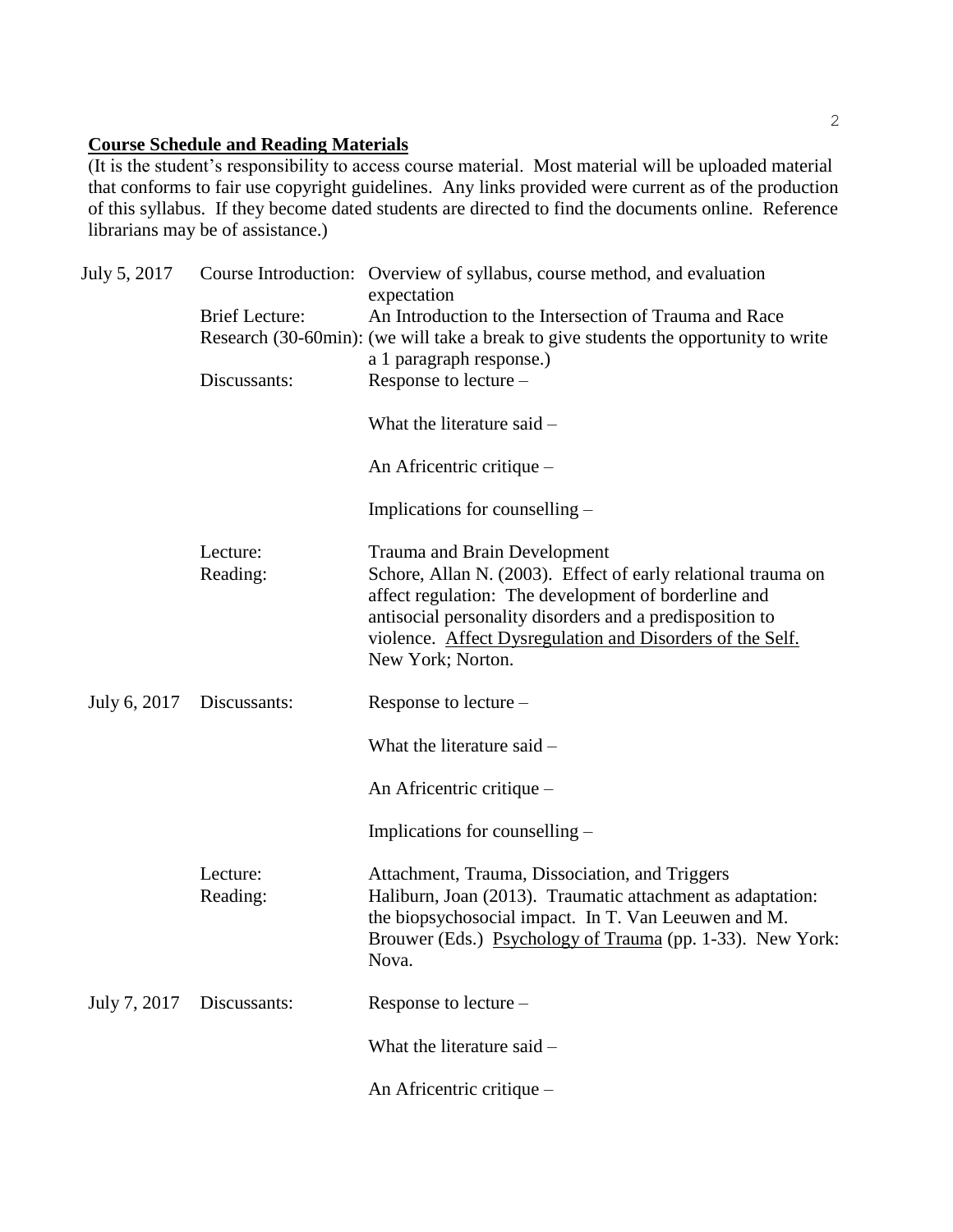|                            |                                     | Implications for counselling –                                                                                                                                                                                                                                                                                                                                                                                                                                                                                             |
|----------------------------|-------------------------------------|----------------------------------------------------------------------------------------------------------------------------------------------------------------------------------------------------------------------------------------------------------------------------------------------------------------------------------------------------------------------------------------------------------------------------------------------------------------------------------------------------------------------------|
|                            |                                     |                                                                                                                                                                                                                                                                                                                                                                                                                                                                                                                            |
|                            | Lecture:<br>Reading:                | <b>Trauma and Early Development</b><br>Schore, Allan N. (2003). Effect of early relational trauma on<br>affect regulation: The development of borderline and<br>antisocial personality disorders and a predisposition to<br>violence. Affect Dysregulation and Disorders of the Self.<br>New York; Norton.                                                                                                                                                                                                                 |
| July 10, 2017 Discussants: |                                     | Response to lecture –                                                                                                                                                                                                                                                                                                                                                                                                                                                                                                      |
|                            |                                     | What the literature said -                                                                                                                                                                                                                                                                                                                                                                                                                                                                                                 |
|                            |                                     | An Africentric critique –                                                                                                                                                                                                                                                                                                                                                                                                                                                                                                  |
|                            |                                     | Implications for counselling –                                                                                                                                                                                                                                                                                                                                                                                                                                                                                             |
|                            | Lecture:<br>Reading:                | Social Determinants and Resilience<br>McWhirter, J. J., et al. (2007). Environmental/Societal Factors that<br>contribute to Risk. In J. J. McWhirter, B. T. McWhirter, E. H.<br>McWhirter, & R. J. McWhirter, At Risk Youth, (pp. 22-41). Belmont,<br>CA: Brooks/Cole<br>Public Health Agency of Canada (2013). What Makes Canadians<br>Healthy or Unhealthy. Retrieved Juney 27, 2017 from<br>http://www.phac-aspc.gc.ca/ph-sp/determinants/determinants-eng.php                                                          |
|                            | July 11, 2017 Summer Conference Day |                                                                                                                                                                                                                                                                                                                                                                                                                                                                                                                            |
| July 12, 2017 Discussants: |                                     | Response to lecture –                                                                                                                                                                                                                                                                                                                                                                                                                                                                                                      |
|                            |                                     | What the literature said -                                                                                                                                                                                                                                                                                                                                                                                                                                                                                                 |
|                            |                                     | An Africentric critique –                                                                                                                                                                                                                                                                                                                                                                                                                                                                                                  |
|                            |                                     | Implications for counselling –                                                                                                                                                                                                                                                                                                                                                                                                                                                                                             |
|                            | Lecture:<br>Reading:                | Attachment and Psychosocial Development: What Trauma Disrupts<br>Newman, B. M., & Newman, P. R. (1987). Psychosocial Theory. In<br>B. M. Newman & P. R. Newman, Development Through Life: A<br>Psychosocial Approach (pp. 20-53). Chicago: Dorsey Press.<br>Wright, R.S. (2003, Jan. 25). Reflections of African<br>Canadian/American Identity Development from Birth to Later<br><b>Adolescence: Towards a Framework for Guiding Interventions.</b><br>Unpublished paper available from the author. Halifax, Nova Scotia. |

July 13, 2017 Discussants: Response to lecture –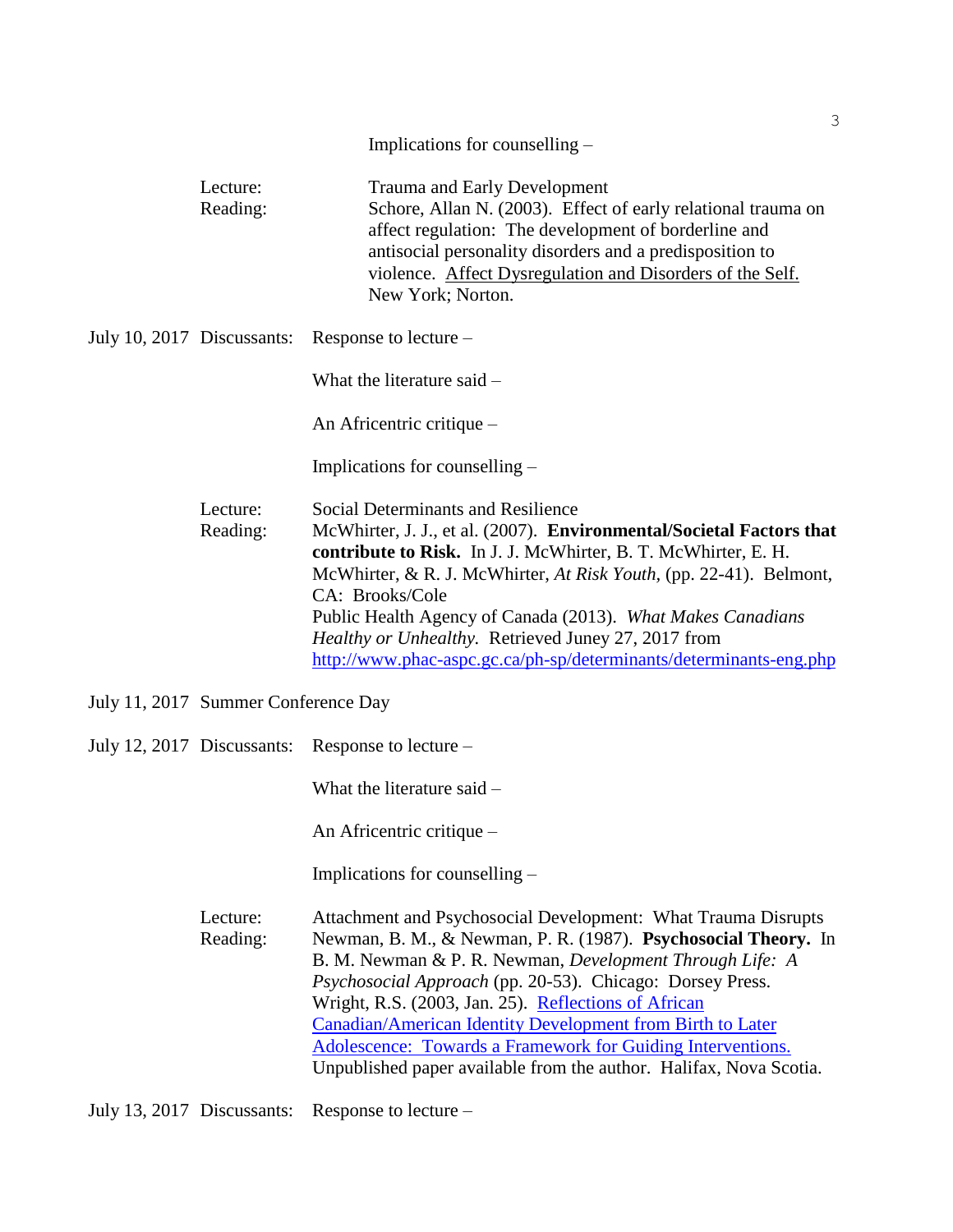|                            |                      | What the literature said -                                                                                                                                                                                                                                                                                                                                                                                                                    |  |
|----------------------------|----------------------|-----------------------------------------------------------------------------------------------------------------------------------------------------------------------------------------------------------------------------------------------------------------------------------------------------------------------------------------------------------------------------------------------------------------------------------------------|--|
|                            |                      | An Africentric critique –                                                                                                                                                                                                                                                                                                                                                                                                                     |  |
|                            |                      | Implications for counselling –                                                                                                                                                                                                                                                                                                                                                                                                                |  |
|                            | Lecture:<br>Reading: | Trauma Informed Anger Management Treatment - Guest Lecturer,<br>Jacqueline Barklery, MSW, RSW<br>DeGruy, J., Kjellstrand, J. M., Briggs, H. E., & Brennan, E. M.<br>(2012). Racial Respect and Racial Socialization as Protective<br>Factors for African American Male Youth. Journal of Black<br>Psychology, 38(4), 395-420.<br>Pipher, Mary (1996). Thirsty in the Rain. In Shelter of Each Other<br>(pp. 9-32). New York: Riverhead Books. |  |
| July 14, 2017 Discussants: |                      | Response to lecture –                                                                                                                                                                                                                                                                                                                                                                                                                         |  |
|                            |                      | What the literature said -                                                                                                                                                                                                                                                                                                                                                                                                                    |  |
|                            |                      | An Africentric critique -                                                                                                                                                                                                                                                                                                                                                                                                                     |  |
|                            |                      | Implications for counselling –                                                                                                                                                                                                                                                                                                                                                                                                                |  |
|                            | Lecture:<br>Reading: | Neuropsychoanalysis??<br>Schore, A. N. (2003). Advances in Neuropsychoanalysis,<br><b>Attachment Theory, and Trauma Research: Implications for Self</b><br>Psychology. In A. N. Schore, Affect Regulation and the Repair of the<br>Self. New York, NY: W.V. Norton & Company.                                                                                                                                                                 |  |
| July 17, 2017 Discussants: |                      | Response to lecture –                                                                                                                                                                                                                                                                                                                                                                                                                         |  |
|                            |                      | What the literature said –                                                                                                                                                                                                                                                                                                                                                                                                                    |  |
|                            |                      | An Africentric critique –                                                                                                                                                                                                                                                                                                                                                                                                                     |  |
|                            |                      | Implications for counselling –                                                                                                                                                                                                                                                                                                                                                                                                                |  |
|                            | Lecture:<br>Reading: | Meaning Making as Prevention & Treatment of Trauma<br>Theron, L. C. & Theron, A. M. C. (2014). Meaning-Making and<br>resilience: case studies of a multifaceted process, Journal of<br>Psychology in Africa, $24(1)$ , $24-32$ .                                                                                                                                                                                                              |  |
| July 18, 2017 Discussants: |                      | Response to lecture –                                                                                                                                                                                                                                                                                                                                                                                                                         |  |
|                            |                      | What the literature said -                                                                                                                                                                                                                                                                                                                                                                                                                    |  |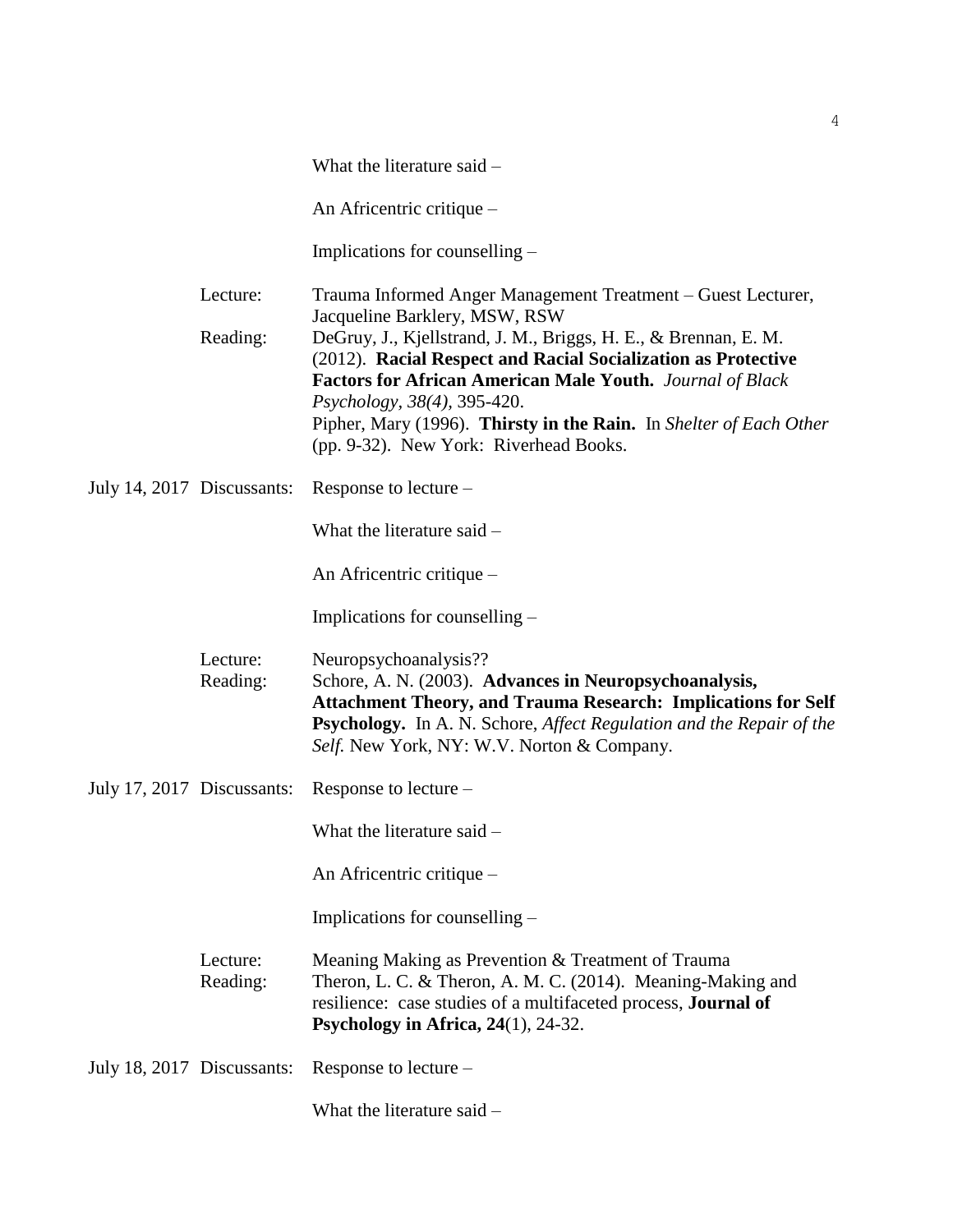| An Africentric critique – |  |
|---------------------------|--|
|                           |  |

Implications for counselling –

| Lecture:<br>Reading:       | PTSS vs PTSD<br>DeGruy, Joy (2005). Post Traumatic Slave Syndrome. In Post<br>Traumatic Slave Syndrome (pp. 110-138). Portland, Oregon: Joy<br>DeGruy Publications.                                                                                        |
|----------------------------|------------------------------------------------------------------------------------------------------------------------------------------------------------------------------------------------------------------------------------------------------------|
| July 19, 2017 Discussants: | Response to lecture –                                                                                                                                                                                                                                      |
|                            | What the literature said -                                                                                                                                                                                                                                 |
|                            | An Africentric critique –                                                                                                                                                                                                                                  |
|                            | Implications for counselling $-$                                                                                                                                                                                                                           |
| Lecture:<br>Reading:       | TED-CISD, CBT, PET, REMDR and other Initials<br>Allen, J. G. (2013). Evidence-Based Treatments. In Restoring<br>Mentalizing in Attachment Relationships: Treating Trauma with<br><i>Plain Old Therapy.</i> Arlington, VA: American Psychiatric Publishing. |
| July 20, 2017 Discussants: | Response to lecture –                                                                                                                                                                                                                                      |
|                            | What the literature said -                                                                                                                                                                                                                                 |
|                            | An Africentric critique –                                                                                                                                                                                                                                  |
|                            | Implications for counselling –                                                                                                                                                                                                                             |

## **Course Requirements and Marking Scheme**

A seminar course, students will be evaluated on their participation in class and on daily written assignments.

| Ten daily discussion papers (marked simply out)  | Total: 40 |
|--------------------------------------------------|-----------|
| of 4. Points for submission on time, form,       |           |
| review of literature, Africentric reflection)    |           |
| Participation in seminar (2 points per class.    | Total: 20 |
| There are 11 class, allowing for 2 bonus points) |           |
|                                                  | XX/60     |